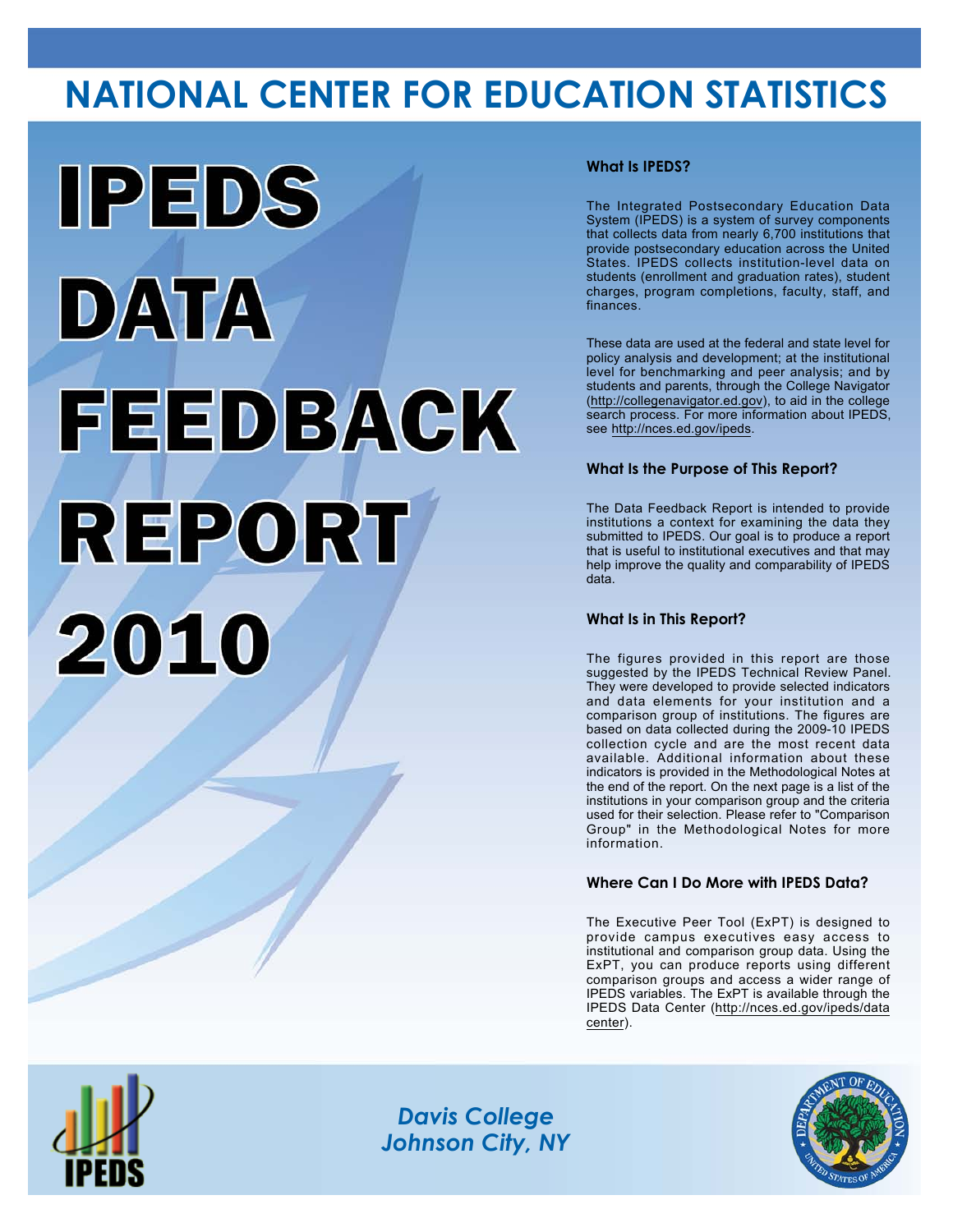# **COMPARISON GROUP**

Comparison group data are included to provide a context for interpreting your institution's statistics. If your institution did not define a Custom Comparison Group for this report by July 14, NCES selected a comparison group for you based on the institutional characteristics detailed immediately above the listing of the comparison group institutions. (If the Carnegie Classification of Institutions of Higher Education was used as an institutional characteristic in the definition of a comparison group, the 2005 Basic version was used.) The comparison group used in this report may not reflect your institution's peer group, or you may wish to compare your institution to other groups. The Executive Peer Tool (ExPT) [\(http://nces.ed.gov/ipeds/datacenter/\)](http://nces.ed.gov/ipeds/datacenter/) can be used to reproduce the figures in this report using different peer groups.

Using some of your institution's characteristics, a group of comparison institutions was selected for you. The characteristics include Carnegie Classification of Special Focus Institutions--Theological seminaries, Bible colleges, and other faith-related institutions, highest level of offering is the bachelor's degree, undergraduate degrees or certificates are offered and enrollment of a similar size. This comparison group includes the following 30 institutions:

Baptist University of the Americas (San Antonio, TX)

- Boise Bible College (Boise, ID)
- Central Bible College (Springfield, MO)
- Central Christian College of the Bible (Moberly, MO)
- Clear Creek Baptist Bible College (Pineville, KY)
- College of Biblical Studies-Houston (Houston, TX) Crossroads Bible College (Indianapolis, IN)
- Crossroads College (Rochester, MN)
- Emmaus Bible College (Dubuque, IA)
- Epic Bible College (Sacramento, CA)
- Florida Christian College Inc (Kissimmee, FL)
- Gods Bible School and College (Cincinnati, OH)
- Great Lakes Christian College (Lansing, MI)
- Life Pacific College (San Dimas, CA)
- Manhattan Christian College (Manhattan, KS)
- Mid-Atlantic Christian University (Elizabeth City, NC)
- Nazarene Bible College (Colorado Springs, CO)
- Nebraska Christian College (Papillion, NE)
- Oak Hills Christian College (Bemidji, MN)
- Ozark Christian College (Joplin, MO)
- Rabbinical College of America (Morristown, NJ)
- Rabbinical College of Ohr Shimon Yisroel (Brooklyn, NY)
- Saint Louis Christian College (Florissant, MO)
- Southeastern Bible College (Birmingham, AL)
- Southwestern College (Phoenix, AZ)
- Talmudical Seminary Oholei Torah (Brooklyn, NY)
- ▶ The Baptist College of Florida (Graceville, FL)
- Trinity Bible College (Ellendale, ND)
- Trinity College of Florida (Trinity, FL)
- Zion Bible College (Haverhill, MA)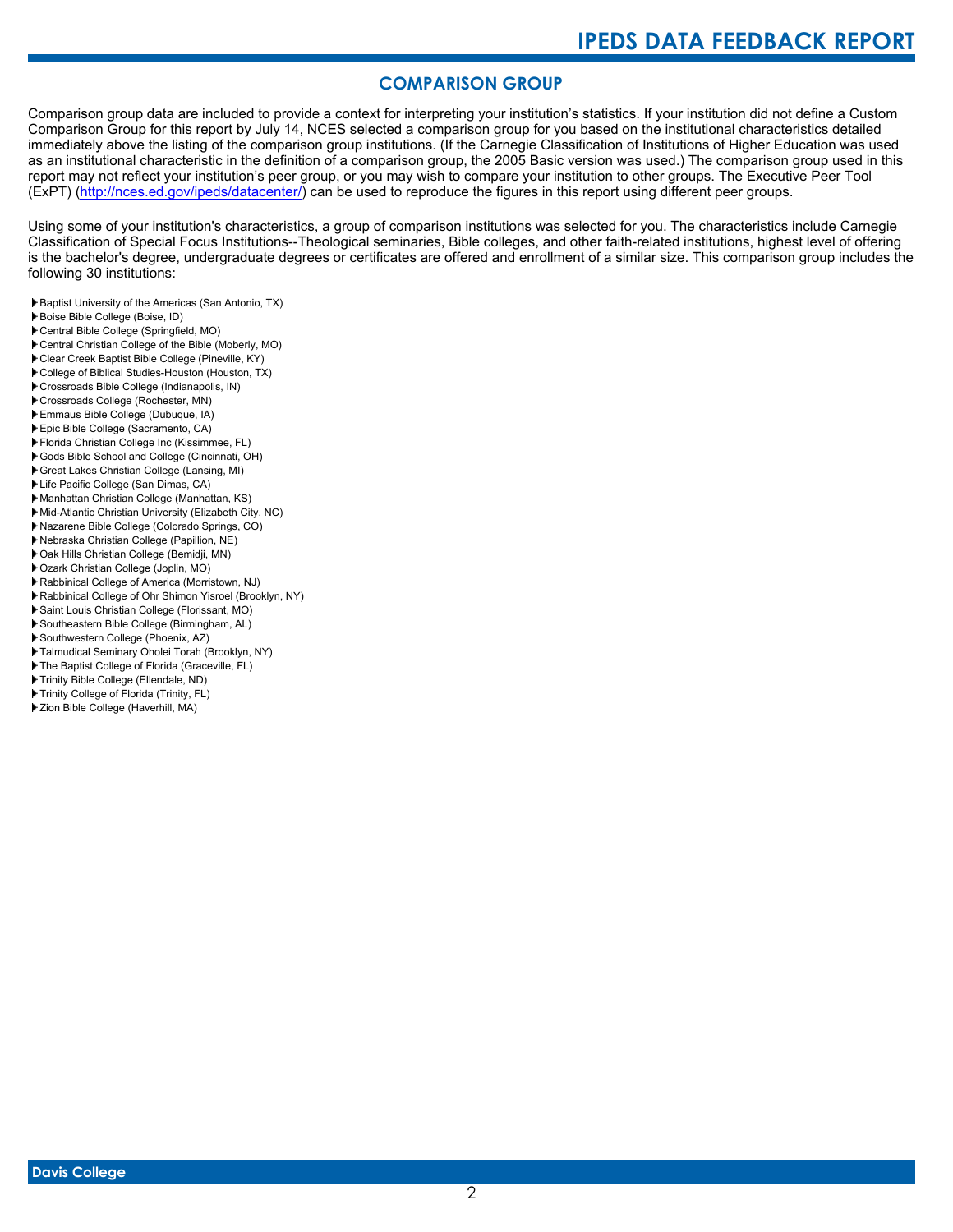#### **Figure 1. Percent of all students enrolled, by race/ethnicity and percent of students who are women: Fall 2009**



**The Comparison Group Median (N=30)** Comparison Group Median (N=30)

NOTE: For this survey year, institutions could report race and ethnicity using both 1977 (old) and 1997 (new) Office of Management and Budget categories. Categories shown in<br>this figure are derived by adding comparable cat **information about disaggregation of data by race and ethnicity, please see the Methodological Notes at the end of this report. Median values for the comparison group will not add to 100 percent. See "Use of Median Values for Comparison Group" in the Methodological Notes at the end of this report for how median values are determined. N is the number of institutions in the comparison group.**

**SOURCE: U.S. Department of Education, National Center for Education Statistics, Integrated Postsecondary Education Data System (IPEDS): Spring 2010, Fall Enrollment component.**

#### **Figure 2. Unduplicated 12-month headcount of all students and of undergraduate students (2008-09), total FTE enrollment (2008-09), and full- and part-time fall enrollment (Fall 2009)**



**The Comparison Group Median (N=30)** Comparison Group Median (N=30)

**NOTE: For details on calculating full-time equivalent (FTE) enrollment, see Calculating FTE in the Methodological Notes at the end of this report. Total headcount, FTE, and full- and part-time fall enrollment include both undergraduate and postbaccalaureate students, when applicable. N is the number of institutions in the comparison group.**

**SOURCE: U.S. Department of Education, National Center for Education Statistics, Integrated Postsecondary Education Data System (IPEDS): Fall 2009, 12-month Enrollment component and Spring 2010, Fall Enrollment component.**

#### **Figure 3. Number of degrees awarded, by level: 2008-09**



**NOTE: For additional information about postbaccalaureate degree levels, see the Methodology Notes. N is the number of institutions in the comparison group. SOURCE: U.S. Department of Education, National Center for Education Statistics, Integrated Postsecondary Education Data System (IPEDS): Fall 2009, Completions component.**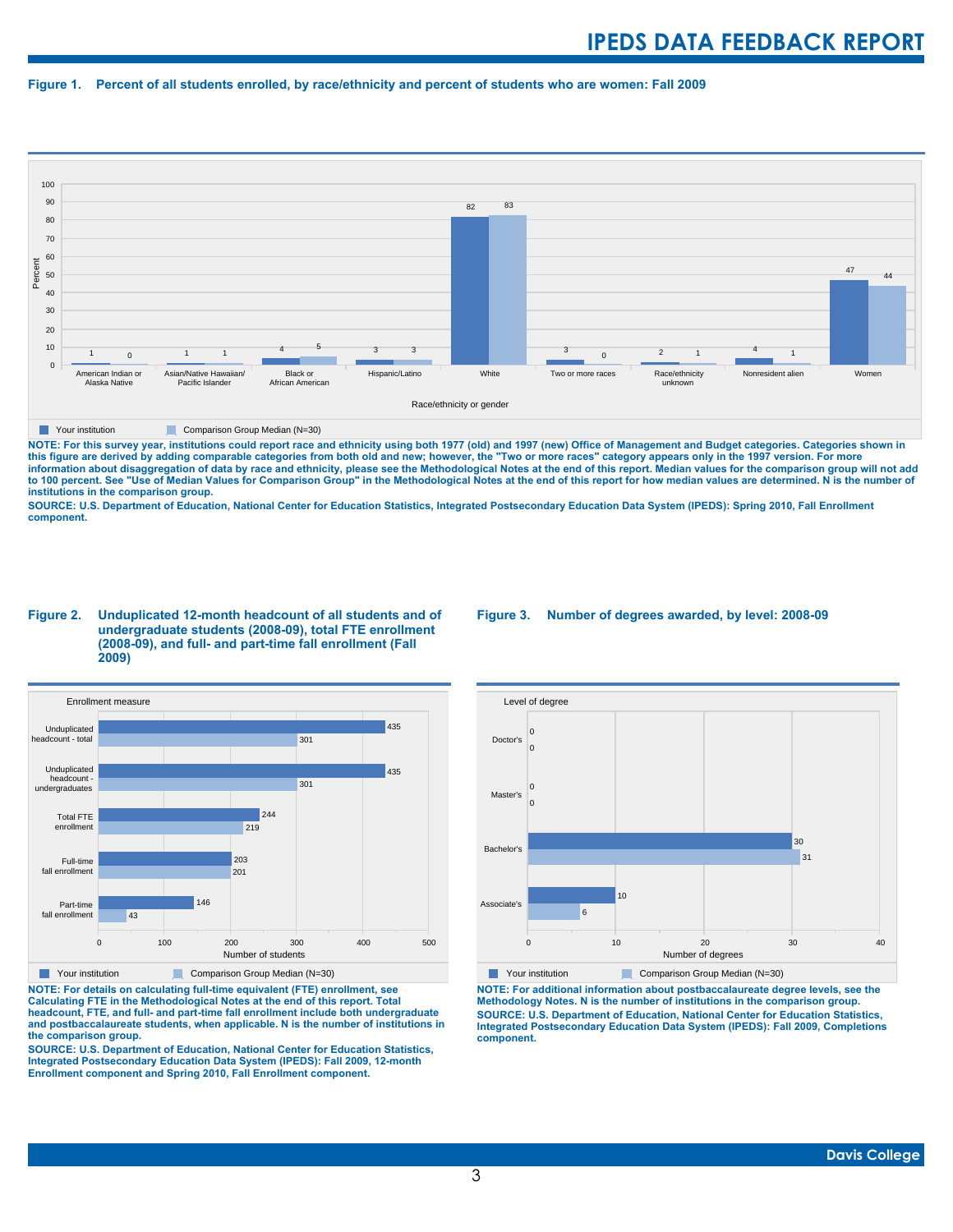**Figure 4. Academic year tuition and required fees for full-time, first-time, degree/certificate-seeking undergraduates: 2006-07--2009-10**



**NOTE: The tuition and required fees shown here are the lowest reported from the categories of in-district, in-state, and out-of-state. N is the number of institutions in the comparison group.**

**SOURCE: U.S. Department of Education, National Center for Education Statistics, Integrated Postsecondary Education Data System (IPEDS): Fall 2009, Institutional Characteristics component.**

#### **Figure 5. Average net price of attendance for full-time, first-time, degree/certificate-seeking undergraduate students receiving grant or scholarship aid: 2006-07--2008-09**



**NOTE: Average net price is for full-time, first-time, degree/certificate-seeking undergraduate students and is generated by subtracting the average amount of federal, state/local government, and institutional grant and scholarship aid from the total cost of attendance. Total cost of attendance is the sum of published tuition and required fees, books and supplies, and the weighted average room and board and other expenses. For more information, see the Methodological Notes at the end of this report. N is the number of institutions in the comparison group. SOURCE: U.S. Department of Education, National Center for Education Statistics, Integrated Postsecondary Education Data System (IPEDS): Fall 2009, Institutional Characteristics component; Spring 2010, Student Financial Aid component.**

#### **Figure 6. Percent of full-time, first-time degree/certificate-seeking undergraduate students who received grant or scholarship aid from the federal government, state/local government, or the institution, or loans, by type of aid: 2008-09**



**NOTE: Any grant aid above includes grant or scholarship aid from the federal government, state/local government, or the institution. Federal grants includes Pell grants and other federal grants. Any loans includes federal loans and other loans to students. For details on how students are counted for financial aid reporting, see Cohort Determination in the Methodological Notes at the end of this report. N is the number of institutions in the comparison group.**

**SOURCE: U.S. Department of Education, National Center for Education Statistics, Integrated Postsecondary Education Data System (IPEDS): Spring 2010, Student Financial Aid component.**

#### **Figure 7. Average amounts of grant or scholarship aid from the federal government, state/local government, or the institution, or loans received, by full-time, first-time degree/certificate-seeking undergraduate students, by type of aid: 2008-09**



**NOTE: Any grant aid above includes grant or scholarship aid from the federal government, state/local government, or the institution. Federal grants includes Pell grants and other federal grants. Any loans includes federal loans and other loans to students. Average amounts of aid were calculated by dividing the total aid awarded by the total number of recipients in each institution. N is the number of institutions in the comparison group.**

**SOURCE: U.S. Department of Education, National Center for Education Statistics, Integrated Postsecondary Education Data System (IPEDS): Spring 2010, Student Financial Aid component.**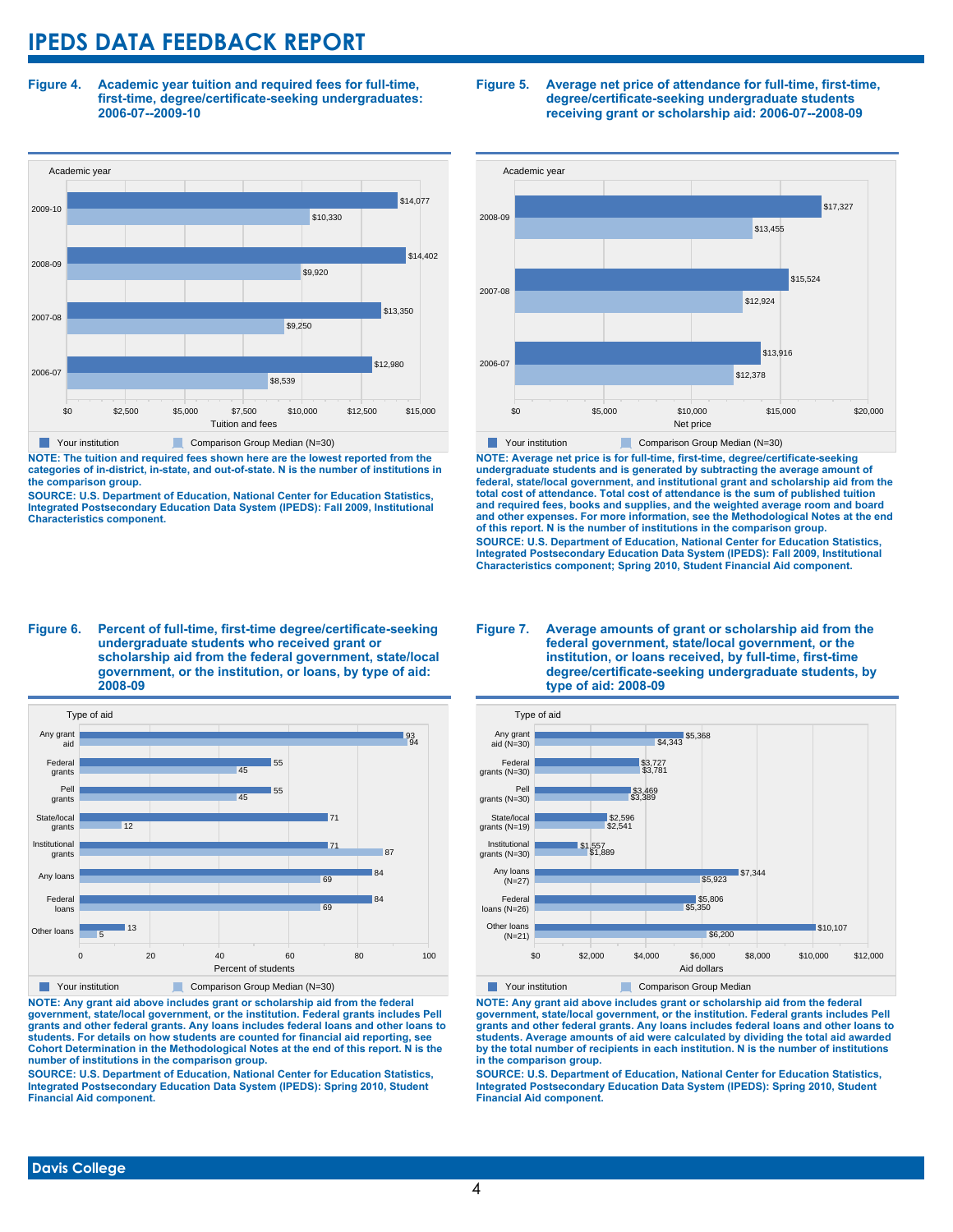**Figure 8. Percent of all undergraduates receiving aid by type of aid: 2008-09**

**Figure 9. Average amount of aid received by all undergraduates, by type of aid: 2008-09**



**NOTE: Any grant aid above includes grant or scholarship aid from the federal government, state/local government, the institution, or other sources. Federal loans includes only federal loans to students. N is the number of institutions in the comparison group.**

**SOURCE: U.S. Department of Education, National Center for Education Statistics, Integrated Postsecondary Education Data System (IPEDS): Spring 2010, Student Financial Aid component.**



**NOTE: Any grant aid above includes grant or scholarship aid from the federal government, state/local government, the institution, or other sources. Federal loans includes federal loans to students. Average amounts of aid were calculated by dividing the total aid awarded by the total number of recipients in each institution. N is the number of institutions in the comparison group.**

**SOURCE: U.S. Department of Education, National Center for Education Statistics, Integrated Postsecondary Education Data System (IPEDS): Spring 2010, Student Financial Aid component.**





**NOTE: Graduation rate cohort includes all full-time, first-time, degree/certificateseeking undergraduate students. Entering class includes all students coming to the institution for the first time. Only institutions with a mission to prepare students to transfer are required to report transfers out. Graduation and transfer-out rates are the Student Right-to-Know rates. Retention rates are measured from the fall of first enrollment to the following fall. 4-yr institutions report retention rates for students seeking a bachelor's degree. Median values for the comparison group will not add to 100 percent. N is the number of institutions in the comparison group.**

**SOURCE: U.S. Department of Education, National Center for Education Statistics, Integrated Postsecondary Education Data System (IPEDS): Spring 2010, Graduation Rates component and Fall Enrollment component.**

#### **Figure 11. Bachelor's degree graduation rates of full-time, first-time, degree/certificate-seeking undergraduates within 4 years, 6 years, and 8 years: 2001 cohort**



**NOTE: The 6-year graduation rate is the Student Right-to-Know (SRK) rate; the 4 and 8-year rates are calculated using the same methodology. For more information see the Methodological Notes at the end of the report. N is the number of institutions in the comparison group.**

**SOURCE: U.S. Department of Education, National Center for Education Statistics, Integrated Postsecondary Education Data System (IPEDS): Spring 2010, 200% Graduation Rates component.**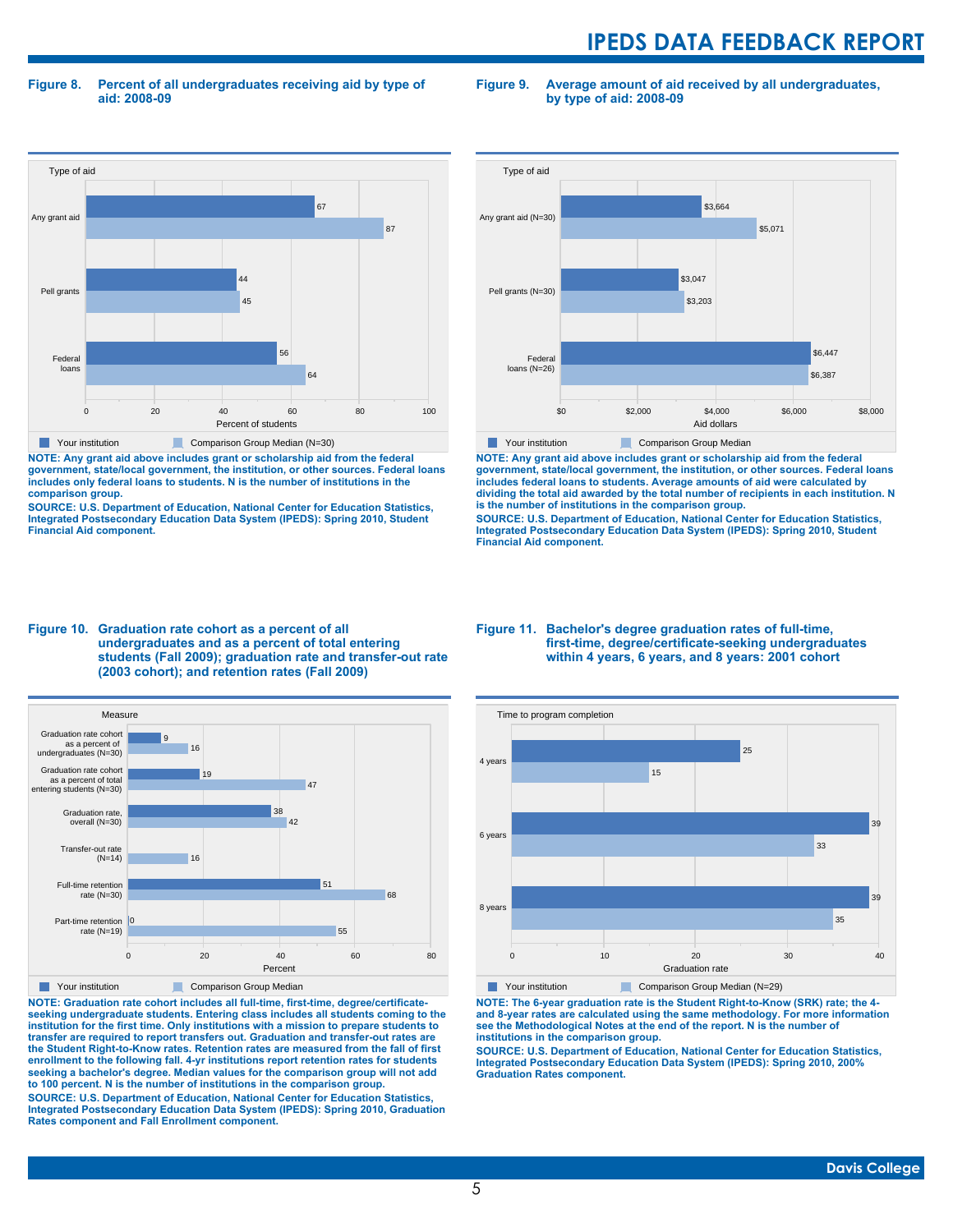### **Figure 12. Full-time equivalent staff, by assigned position: Fall 2009**

#### **Staff category** 0 5 10 15 20 Number of staff Non-professional Other professional (support/service) Executive/ administrative/ managerial Instruction/ research/ public service 10 7 8 7 7 11 17 13 **The Your institution Comparison Group Median (N=30)**

**NOTE: Graduate assistants are not included in this figure. For information on the calculation of FTE of staff, see the Methodological Notes. N is the number of institutions in the comparison group.**

**SOURCE: U.S. Department of Education, National Center for Education Statistics, Integrated Postsecondary Education Data System (IPEDS): Winter 2009-10, Human Resources component.**

#### **Figure 13. Average salaries of full-time instructional staff equated to 9-month contracts, by academic rank: Academic year 2009-10**



**NOTE: Average full-time instructional staff salaries for 11/12-month contracts were equated to 9-month average salaries by multiplying the 11/12-month salary by .8182. Salaries based on less than 9-month contracts are not included. Medical school salaries are not included. N is the number of institutions in the comparison group. Medians are not reported for comparison groups with less than three values. SOURCE: U.S. Department of Education, National Center for Education Statistics, Integrated Postsecondary Education Data System (IPEDS): Winter 2009-10, Human Resources component.**

#### **Figure 14. Percent distribution of core revenues, by source: Fiscal year 2009**



**NOTE: The comparison group median is based on those members of the comparison group that report finance data using the same accounting standards as the comparison institution. For a detailed definition of core revenues, see the Methodological Notes. N is the number of institutions in the comparison group. SOURCE: U.S. Department of Education, National Center for Education Statistics, Integrated Postsecondary Education Data System (IPEDS): Spring 2010, Finance component.**

#### **Figure 15. Core expenses per FTE enrollment, by function: Fiscal year 2009**



**NOTE: The comparison group median is based on those members of the comparison group that report finance data using the same accounting standards as the comparison institution. Expenses per full-time equivalent (FTE) enrollment, particularly instruction, may be inflated because finance data includes all core expenses while FTE reflects credit activity only. For details on calculating FTE enrollment and a detailed definition of core expenses, see the Methodological Notes. N is the number of institutions in the comparison group. SOURCE: U.S. Department of Education, National Center for Education Statistics, Integrated Postsecondary Education Data System (IPEDS): Fall 2009, 12-month Enrollment component and Spring 2010, Finance component.**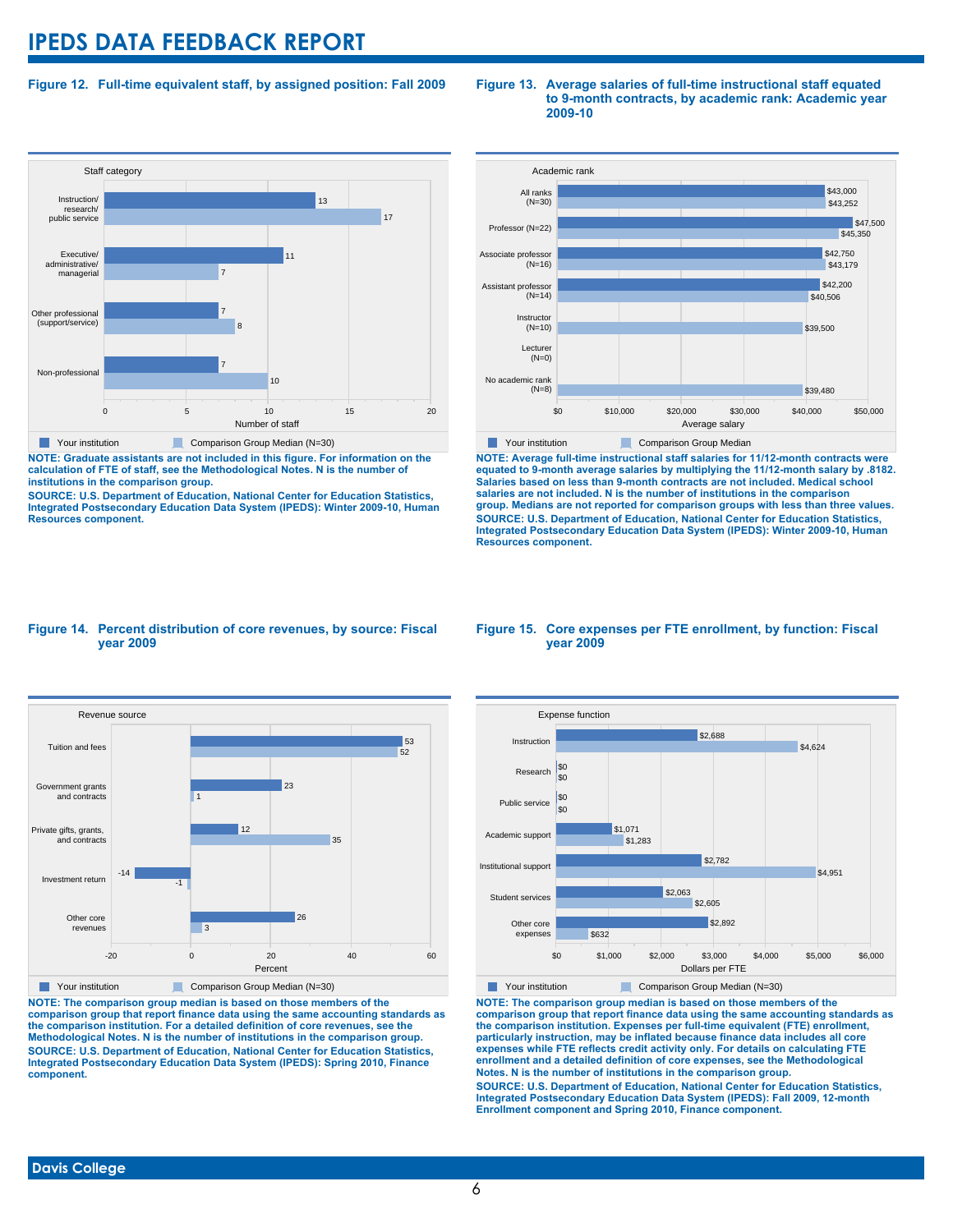# **METHODOLOGICAL NOTES**

#### **Overview**

This report is based on data supplied by institutions to IPEDS during the 2009-10 survey year. Response rates exceeded 99 percent for most surveys. Detailed response tables are included in IPEDS First Look reports, which can be found at [http://nces.ed.gov/pubsearch/getpubcats.asp?sid=010.](http://nces.ed.gov/pubsearch/getpubcats.asp?sid=010)

#### **Use of Median Values for Comparison Group**

The value for the comparison institution is compared to the median value for the comparison group for each statistic included in the figure. If more than one statistic is presented in a figure, the median values are determined separately for each indicator or statistic. Medians are not reported for comparison groups with less than three values. Where percentage distributions are presented, median values may not add to 100 percent. Through the ExPT, users have access to all of the data used to create the figures included in this report.

#### **Missing Statistics**

If a statistic is not reported for your institution, the omission indicates that the statistic is not relevant to your institution and the data were not collected. As such, not all notes listed below may be applicable to your report.

#### **Use of Imputed Data**

All IPEDS data are subject to imputation for total (institutional) and partial (item) nonresponse. If necessary, imputed values were used to prepare your report.

#### **Data Confidentiality**

IPEDS data are not collected under a pledge of confidentiality.

#### **Disaggregation of Data by Race/Ethnicity**

When applicable, some statistics are disaggregated by race/ethnicity. Between survey years 2008-09 and 2010-11, the categories used for the collection and reporting of race/ethnicity data in IPEDS are transitioning to those developed in 1997 by the Office of Management and Budget, and institutions may report using either those categories, the older (1977) categories, or a mixture of both. Therefore, during the transition, only derived categories that present comparable data will be displayed. Detailed information about these changes can be found at <http://nces.ed.gov/ipeds/reic/resource.asp>.

#### **Postbaccalaureate Degree Categories**

In 2008-09 IPEDS, new postbaccalaureate degree categories were introduced as optional. The new categories are Doctor's degree-Research/scholarship, Doctor's degree-Professional practice, and Doctor's degree-Other. In addition, the First-professional degree and certificate categories and the single Doctor's degree category are being phased out. During the transition period, all First-professional students are reflected as graduate students, all First-professional degrees awarded are reflected as Doctor's degrees, and all Doctor's degrees reported under the new categories are aggregated under a single Doctor's degree category, so that data reported by all institutions are comparable.

#### **Cohort Determination for Reporting Student Financial Aid and Graduation Rates**

Student cohorts for reporting Student Financial Aid and Graduation Rates data are based on the reporting type of the institution. For institutions that report based on an academic year (those operating on standard academic terms), student counts and cohorts are based on fall term data. Student counts and cohorts for program reporters (those that do not operate on standard academic terms) are based on unduplicated counts of students enrolled during a full 12-month period.

#### **Description of Statistics Used in the Figures**

#### *Average Net Price of Attendance*

Average net price is calculated for full-time, first-time degree/certificateseeking undergraduates who received grant or scholarship aid from the federal government, state/local government, or the institution anytime during the full aid year. Other sources of grant aid are excluded. Average net price is generated by subtracting the average amount of federal, state/local government, and institutional grant and scholarship aid from the total cost of attendance. Total cost of attendance is the sum of published tuition and required fees (lower of in-district or in-state for public institutions), books and supplies, and the weighted average room and board and other expenses.

#### *Core Expenses*

Core expenses for public institutions using the Governmental Accounting Standards Board (GASB) standards include expenses for instruction, research, public service, academic support, institutional support, student services, operation and maintenance of plant, depreciation, interest, scholarships and fellowships, other expenses, and nonoperating expenses. Core expenses for private, not-for-profit and for-profit, and a small number of public institutions reporting under the Financial Accounting Standards Board (FASB) standards include expenses for instruction, research, public service, academic support, student services, institutional support, net grant aid to students, and other expenses. For all institutions, core expenses exclude expenses for auxiliary enterprises (e.g., bookstores, dormitories), hospitals, and independent operations. Expenses for operation and maintenance of plant, depreciation, and interest for GASB institutions are included in other core expenses, but are allocated to each of the other functions for FASB institutions.

#### *Core Revenues*

Core revenues for public institutions reporting under GASB standards include tuition and fees; government appropriations (federal, state, and local); government grants and contracts; private gifts, grants, and contracts; investment income; other operating and nonoperating sources; and other revenues and additions. Core revenues for private, not-for-profit institutions (and a small number of public institutions) reporting under FASB include tuition and fees; government appropriations (federal, state, and local); government grants and contracts; private gifts, grants, and contracts; investment return; sales and services of educational activities; and other sources. Core revenues for private, for-profit institutions reporting under FASB standards include tuition and fees; government appropriations (federal, state, and local); government grants and contracts; private grants and contracts; net investment income; sales and services of educational activities; and other sources. In general, core revenues exclude revenues from auxiliary enterprises (e.g., bookstores, dormitories), hospitals, and independent operations.

#### *Equated Instructional Staff Salaries*

Total salary outlays for full-time instructional staff on 11/12-month contracts